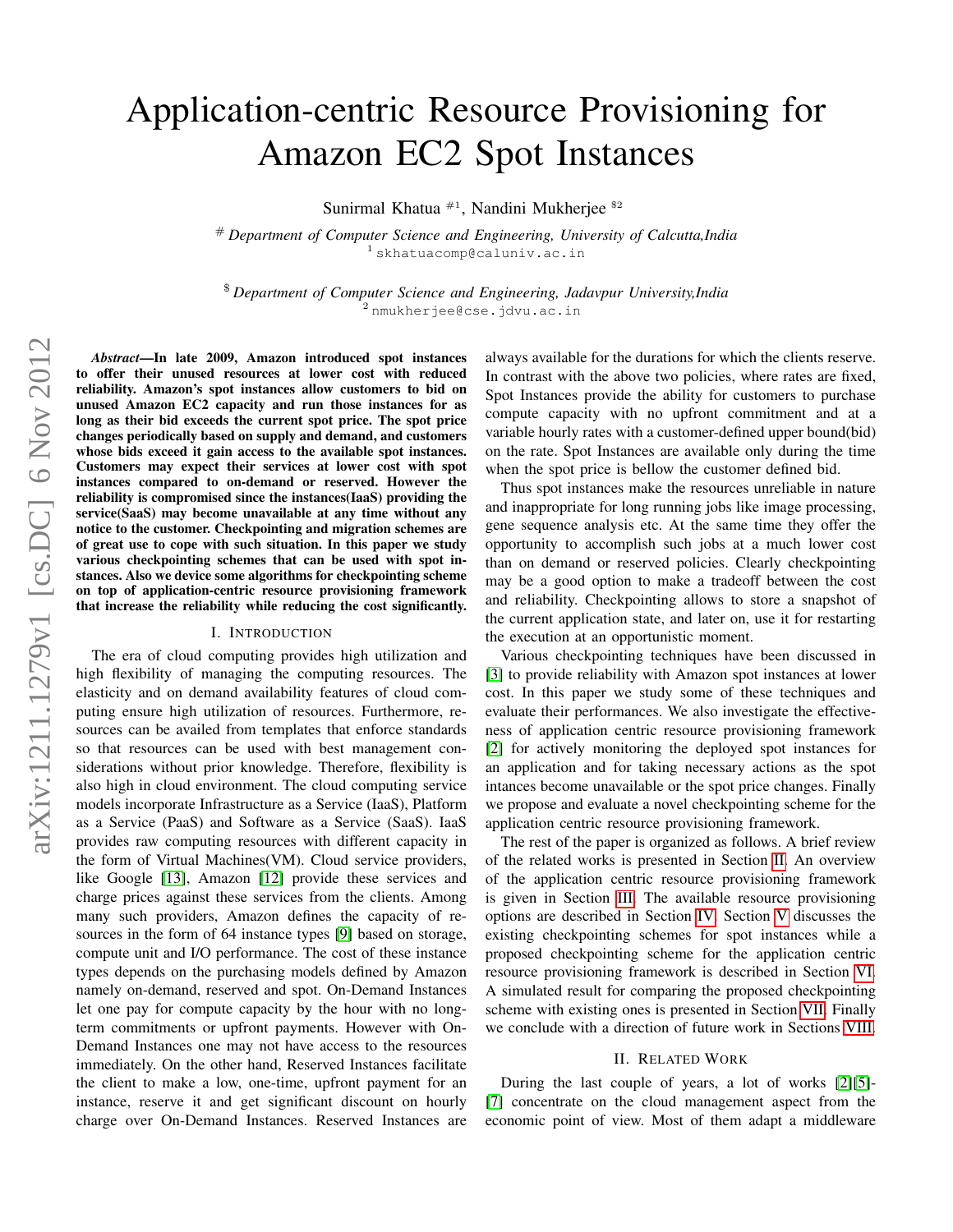

<span id="page-1-1"></span>Fig. 1. The Application-centric resource provisioning framework

based approach to optimize the resource requirement for a given cloud application. Paper [\[2\]](#page-7-4) provides a novel framework for such a middleware. It identifies the key components of the middleware for auto deploying, auto scaling, providing robustness and availability of heterogeneous cloud applications. A model for optimal cloud resource scheduling based on stochastic integer programming technique is proposed in [\[5\]](#page-7-6). A similar technique is also used in [\[6\]](#page-7-8) to optimize the resource requirement of a cloud application. This work tries to minimize the total provisioning cost by adjusting the tradeoff between the reservation and on-demand resource provisioning plans.

However a very few paper consider Amazon EC2 spot instances [\[10\]](#page-7-9) for providing economic benefit to cloud service users. S. Yi et. al. in their paper [\[3\]](#page-7-3) not only consider the economic aspect of a cloud application but also the reliability of the application when running over the EC2 spot instances. They propose and simulate several checkpointing and migration schemes to reduce both job completion cost and job completion time on spot instances.

## <span id="page-1-0"></span>III. APPLICATION-CENTRIC RESOURCE PROVISIONING FRAMEWORK

Traditional computing environment generally offers cloud services in bottom up approach. Thus, the required infrastructure is set up and then a specific platform is installed on top of that infrastructure and finally applications are deployed on top of the defined platform. Considering infrastructure to be fixed, the variability increases as one goes up and the best combination of platforms and applications are found to provide better utilization of the infrastructure. However, from a cloud user's

point of view the reverse is true. The user has an application and it is required to find the best combination of SaaS, PaaS and IaaS to provide better deployment at lower cost. Therefore, application centric resource provisioning should adopt a top down approach rather than a bottom up approach. Further, in such environment, cost optimization techniques should be implemented from the application's point of view, rather than the infrastructure's point of view as followed in traditional computing environments. Considering that the Cloud Service Provider (CSP) has already optimized the use of the available physical resources, the goal is to optimize the use of the virtual resources of Cloud Service Users (CSU) for their deployed cloud applications.

Accordingly, we define an Application-centric resource provisioning framework [\[1\]](#page-7-10) [\[2\]](#page-7-4) that will provide cost effective deployment of applications within a common services platform. Each application is considered separately with a specific combination of SaaS, PaaS and IaaS from a list of available providers as shown in Figure [1.](#page-1-1) A cloud application running on the framework requires to be formally defined to deal with the open list of applications from a simple script to a complex n-tier system. Thus, an application in the framework is defined with the following tuples [\[2\]](#page-7-4):

<span id="page-1-2"></span>
$$
A = (T, R, R_m, P, U, M) \tag{1}
$$

where T is the set of tiers,  $({t})$ R is the set of resources,  $({r})$  $R_m: R \to T$ P is the set of policies,  $({p})$ 

U is the set of users  $({u})$ 

M is the monitoring subsystem and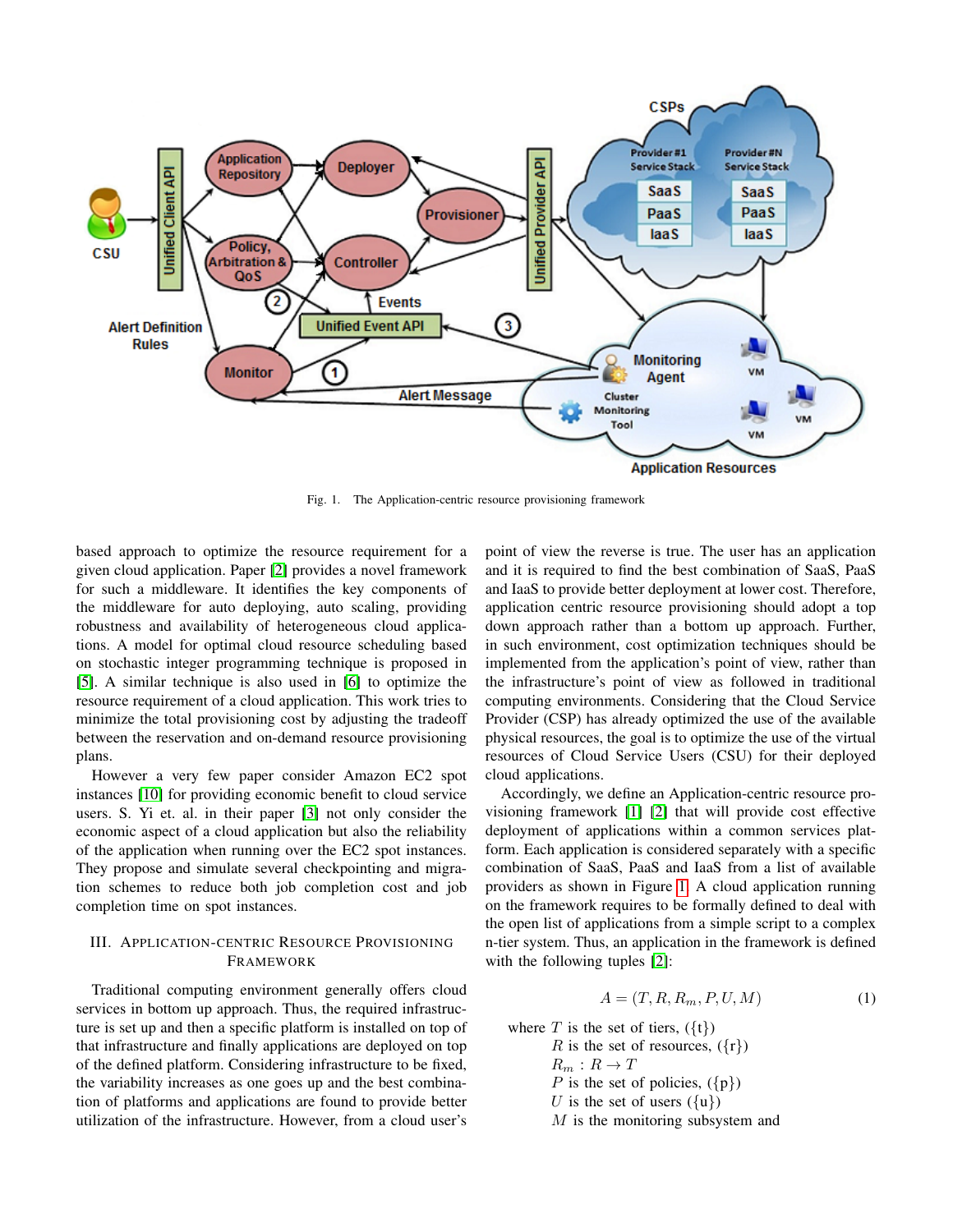

<span id="page-2-0"></span>Fig. 2. Resource provisioning algorithm

<span id="page-2-1"></span>
$$
M = (E, W, E_m, W_m)
$$
 (2)

where E is the set of events,  $({e})$ W is the set of workflows  $({w})$  $E_m : E \to T \mid E \to R$  $W_m: W \to E$ 

A brief description of functioning of the application centric resource provisioning framework is depicted in Figures [1](#page-1-1) and [2.](#page-2-0) The CSUs use a Unified Client API to define her application according to equations [1](#page-1-2) and [2.](#page-2-1) This unified definition of the applications are used by two important subsystems of the framework namely provisioning subsystem and monitoring subsystem as described below.

#### *A. Provisioning Subsystem*

The provisioning subsystem determines optimal provisioning of virtual resources for an application(A) satisfying the policies(P) specified for it. The application's required service level is stored in the policy $(P)$ . The provisioning subsystem queries various providers to get information about their offered services( $S_{info}$ ).  $S_{info}$  consists of provider id, service id, QoS id and the associated cost. The provisioning subsystem uses P(desired service level),  $S_{info}$  and an optimization algorithm to find the optimal resource requirement for the application while maintaining the desired service level.

#### *B. Monitoring Subsystem*

The monitoring subsystem implements a feedback system to inform the provisioning subsystem about the current state of the deployed application. The monitoring subsystem actively monitors the state of the deployed application and generates various events [\[1\]](#page-7-10) to designate a change in the state. In the proposed framework, an application can be in any of the six defined states, namely New, Inactive, Active, Unbalanced, Unreachable and Terminated (Figure [3\)](#page-2-2). Initially any application is in the New state. Once such an application is mapped to various modules according to the unified definition, the application enters into the Inactive state. In the Inactive state the application is composed (as specified by the unified definition), the required infrastructure is programmed (as determined by the optimization algorithm) and is ready to be deployed within the cloud. The application is then deployed and becomes ready to be accessed via the corresponding URL and its state changes to the Active state. When in the Active state, the user pays for the cloud resources. An application can be moved to the inactive state or to the active state manually for fine tuning. If the application is no longer required, the user can release the mapping from the middleware and the application will be in the Terminated state.



<span id="page-2-2"></span>Fig. 3. States of an Application in application-centric cloud

Two other important states of the application are the Unbalanced and Unreachable states. If the deployed application is overloaded or underused based on certain threshold conditions, it reaches the Unbalanced state. Similarly if any of the resource which is deployed for the application fails, the application goes into the Unreachable state. In these states, a workflow can be maintained or generated in order to heal the situation and these actions send back the application to the Active state. Figure [3](#page-2-2) depicts the states of the application.

The monitoring subsystem uses different event generation schemes for its proper operation. In [\[2\]](#page-7-4), five event generation schemes are described. These are threshold based, prediction based, request based, ping based and schedule based. The generated events carry necessary information needed to reprovision the application resources to optimize or heal some undesired situation. Once an event is generated, the monitoring subsystem sends the event to the provisioning subsystem. Once an event(E) is received, the provisioning subsystem analyzes the event and uses E, P,  $S_{info}$  and an optimization algorithm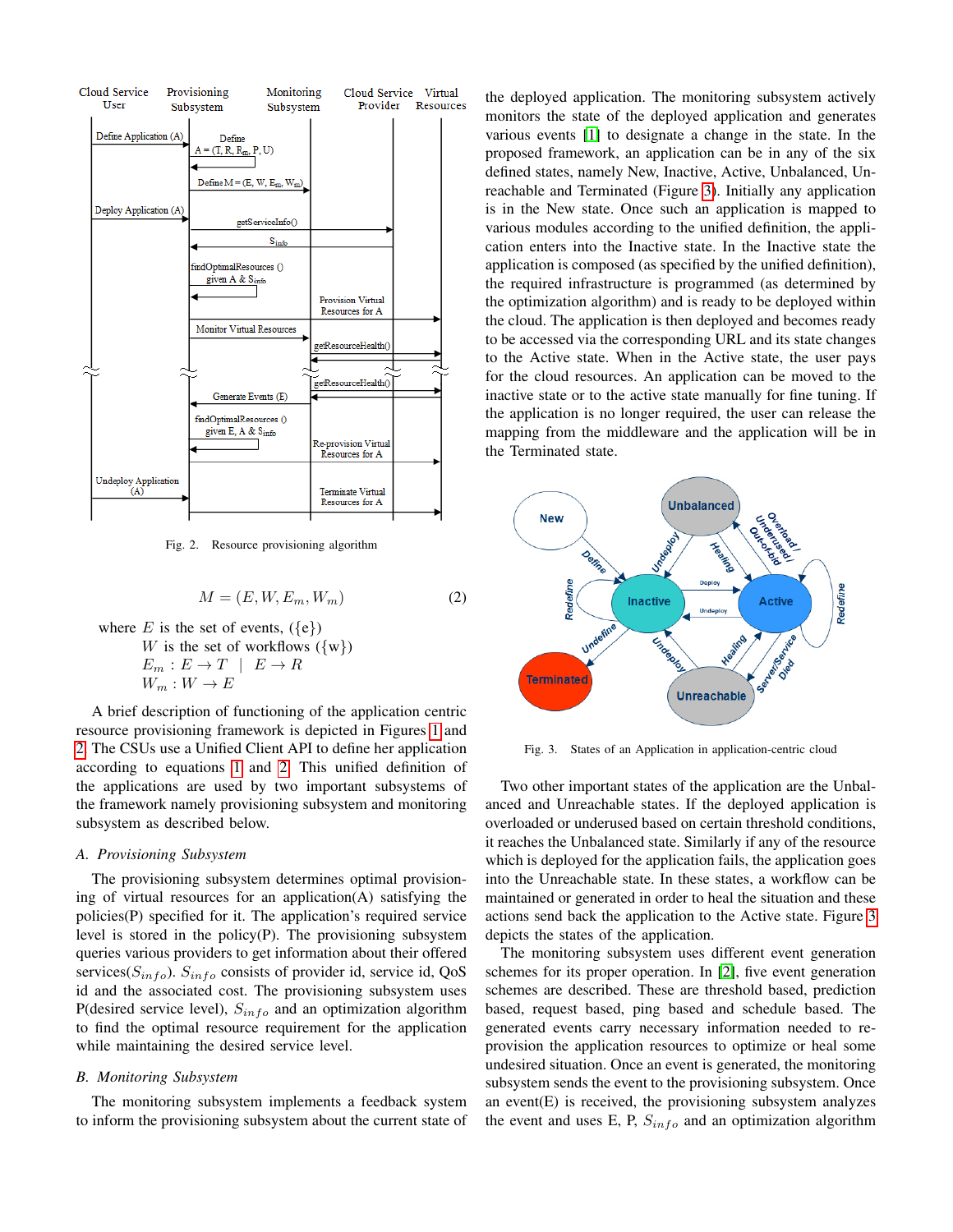for reprovisioning the application onto appropriate resources.

#### <span id="page-3-0"></span>IV. RESOURCE PROVISIONING IN AMAZON EC2 CLOUD

In this paper multiple providers of application centric resource provisioning are not considered. Rather, we consider various resource provisioning options available from Amazon EC2 public provider only. Amazon sells their resources in the form of on-demand, reserved and spot instances.

On-demand resources can be used without any upfront payment and just paying as much as the client use on a hourly basis. However request for on-demand instances may not be met immediately due to unavailability of Amazon EC2 resources. Thus for a long term and time critical application it is required to opt for reserved instances. With reserved instances required resources can be reserved with some upfront payment and access to the reserved instances can be made whenever the client needs. Amazon also provides competitive discounts on the hourly charge for the reserved instances. The third category of the instances, i.e. spot instances, allow the user to use Amazon's unused resources at lower cost compared to on-demand and reserved instances if available. The prices of spot instances, called spot price, depends on the demand and supply of the specific instance type at a specific availability zone. Users need to define the bid (the maximum cost he is willing to pay per instance) for a specific instance type at a specific availability zone and the spot instance request will be granted if the current spot price is less than the bid defined by the user.

#### *Characteristics of Amazon EC2 Spot Instances:*

The variable price of spot instances makes them an important consideration for optimizing resource requirement for an application. However, their volatile nature makes them inherently unreliable and hence the optimization algorithms become more challenging than the other instances.



<span id="page-3-3"></span>Fig. 4. Availability of a spot instance

Various characteristics of Amazon EC2 spot instances [\[10\]](#page-7-9) are summarized below:

- Spot instances are available when the user's bid exceeds the current spot price (Fig. [4\)](#page-3-3).
- Spot instances are terminated (becomes unavailable) without any notification to the user whenever the current spot price exceeds the user's bid.
- The price per instance-hour for a spot instance is set at the beginning of each instance-hour. Any change to the

spot price will not be reflected until the next instancehour begins.

- Amazon will not charge the last partial hour if the spot instance is terminated due to out-of-bid situation. However Amazon will charge the full hour if the user terminate the instance forcefully.
- Amazon provides the history of spot prices of a spot instance at a specific availability zone for the last 3 months free of cost.

## <span id="page-3-1"></span>V. CHECKPOINTING SCHEMES FOR SPOT INSTANCES

The characteristics of spot instances make them appealing for long running jobs with divisible workloads [\[8\]](#page-7-11). Various existing checkpointing schemes can be adopted for saving the completed tasks and resuming the remaining tasks as and when the spot instances become available.

#### *Existing Checkpointing Schemes:*

The checkpointing schemes proposed in [\[3\]](#page-7-3) are briefly described below:

1. No Checkpointing (NONE): Checkpoints are not taken and all the tasks for a job are required to be repeated after every out-of-bid events.

2. Optimal Checkpointing (OPT): Checkpoints are taken just prior to the out-of-bid events. Clearly it will save the maximum number of tasks out of each available interval for a given instance type and a user's bid.

3. Hourly Checkpointing (HOUR): Checkpoints are taken just prior to the beginning of next instance hour. Since Amazon is not charging any partial hour, this scheme will save as much tasks as the user is paying.

4. Rising edge-driven Checkpointing (EDGE): Checkpoints are taken after every increase (rising edge) of the current spot price.

5. Adaptive Checkpointing (ADAPT): Checkpoints are taken or skipped at regular intervals based on the expected recovery time for taking or skipping the checkpoint. It will take a checkpoint if the expected recovery time is higher for skipping the checkpoint. The expected recovery time is calculated using a probability density function of expected out-ofbid events. Such a probability density function is determined from the history of spot prices and the user defined bid.

Out of the above five checkpointing schemes NONE and OPT provide two extreme results without any practical value. They are used to provide comparative study of the other realistic checkpointing schemes.

## <span id="page-3-2"></span>VI. A NOVEL CHECKPOINTING SCHEME FOR APPLICATION-CENTRIC RESOURCE PROVISIONING

In this section we propose a novel checkpointing scheme for spot instances on top of application-centric resource provisioning framework. For the purpose we devise a new event generation scheme that deals with spot instances. The new checkpointing scheme is targeted to achieve performance comparative to OPT checkpointing scheme described above. Before describing the scheme, we introduce a modified event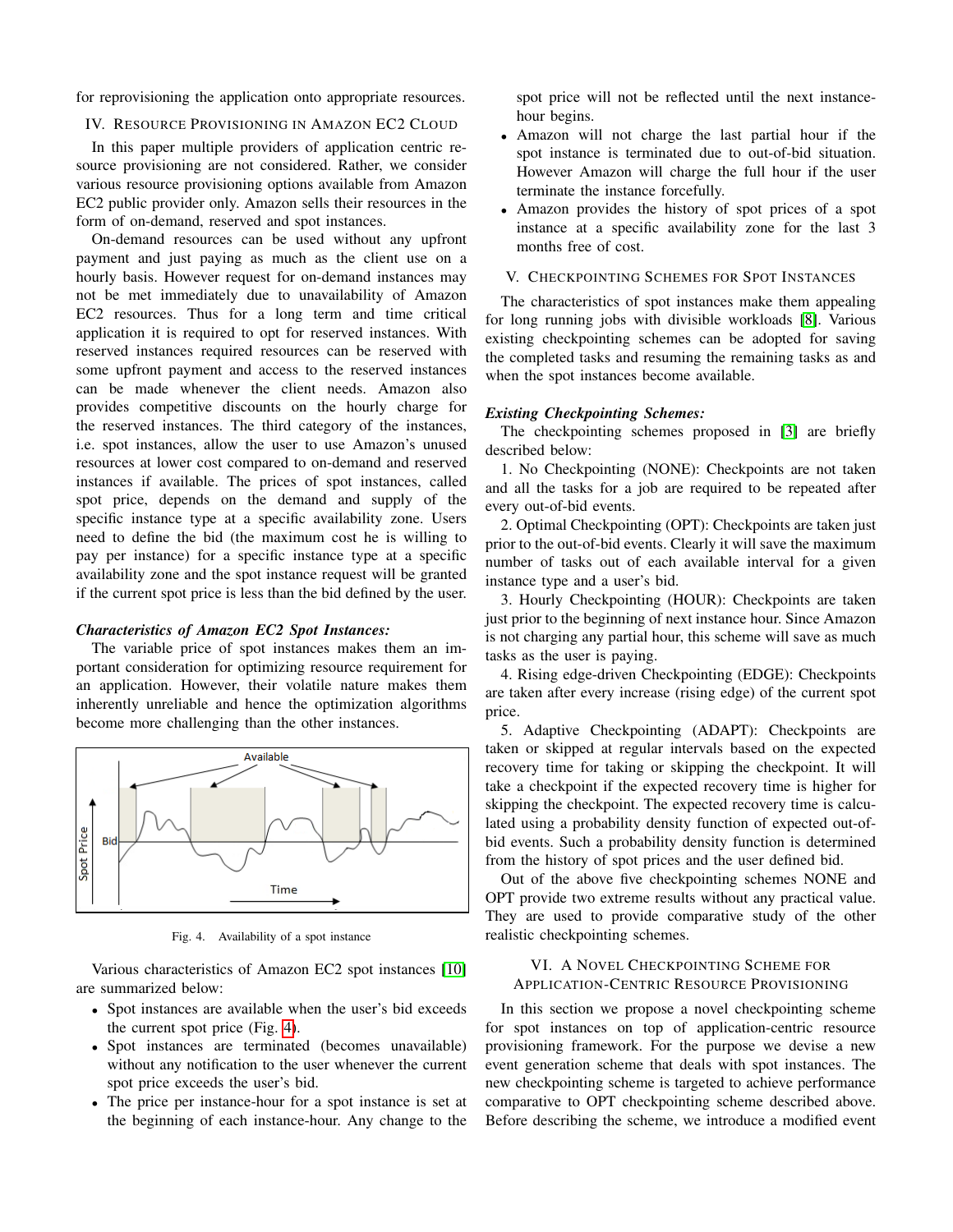generation scheme for our application-centric resource provisioning framework.

#### *A. Event Generation Scheme for Spot Instances*

The event generation schemes proposed in [\[2\]](#page-7-4) is extended to include new events that support spot instances. As discussed in Section [IV,](#page-3-0) the availability of spot instances depends on the current spot price and the user defined bid. Also spot instances become unavailable without prior notification to the clients that makes them inherently unreliable. The reliability can be increased by taking checkpoints (saving completed tasks) during the available periods. However, the time of taking checkpoints affects the reliability as well as job completion time and cost.

Accordingly, in this paper we propose a new event generation scheme to handle spot instances. Three events are proposed, namely  $E_{ckpt}$ ,  $E_{terminate}$  and  $E_{launch}$ .  $E_{ckpt}$  is used for taking checkpoint,  $E_{terminate}$  is used to terminate a spot instance forcefully and  $E_{launch}$  is used to relaunch a previously terminated spot instance. We define two bid values for the purpose - one for the application( $A_{bid}$ ) and other for the spot instance( $S_{bid}$ ).  $S_{bid}$  is sufficiently large and is used in the request for spot instance. Clearly, the value is maintained at such a high level, that Amazon will never terminate the spot instances due to out-of-bid situation. On the other hand,  $A_{bid}$  is user defined bid for the application and is stored in the monitoring subsystem as part of the event definition(E) of the application. The Monitor module actively monitors the current spot price and generates the two events,  $E_{ckpt}$  and  $E_{terminate}$ , for the Controller module. On the basis of these two events, the Controller module either takes a checkpoint or terminate the corresponding spot instance respectively. However to increase the performance, the Controller module will query the current spot price only at specific points of time called decision points. Since the cost of spot instance is not changed during an instance hour and is fixed at the beginning of that instance hour, the decision points should be relative to the beginning of an instance hour. Accordingly we define two decision points just prior to each hour boundary as follows:

<span id="page-4-1"></span>
$$
t_{cd} = t_h - t_c - t_w \tag{3}
$$

<span id="page-4-2"></span>
$$
t_{td} = t_h - t_w \tag{4}
$$

where  $t_{cd}$  and  $t_{td}$  are the decision points for checkpointing and terminating a spot instance.  $t_h$  is an hour boundary,  $t_c$  is the time needed to take a checkpoint and  $t_w$  is the waiting time to get the current spot price. The Monitor module will generate  $E_{ckpt}$  at  $t_{cd}$  if the current spot price exceeds  $A_{bid}$ and will generate  $E_{terminate}$  at  $t_{td}$  if the current spot price is still above the  $A_{bid}$ . It will generate  $E_{launch}$  at the start of each available period of a spot instance with respect to  $A_{bid.}$ This event generation scheme is illustrated in Figure [5.](#page-4-0) It will generate neither  $E_{ckpt}$  nor  $E_{terminate}$  for the hour boundary  $t_{h1}$ . It will generate  $E_{ckpt}$  but not  $E_{terminate}$  for the hour boundary  $t_{h2}$ . For the hour boundary  $t_{h3}$ , it will generate both  $E_{ckpt}$  and  $E_{terminate}$  since the user will have to pay above  $A_{bid}$  for the next hour.



<span id="page-4-0"></span>Fig. 5. Decision Points for Event Generation

#### <span id="page-4-3"></span>*B. The Application-Centric Checkpointing Scheme*

In this section, we propose a checkpointing scheme on top of the application centric resource provisioning framework, called Application Centric Checkpointing(ACC). ACC is based on the event generation scheme discussed in the previous subsection and is described by the sequence diagram shown in Figure [6.](#page-5-1)

The following unified definition can be used for an application with divisible workloads to be run on spot:

$$
A = (T, R, R_m, P, U, M) \tag{5}
$$

where 
$$
T = \{t_1\}
$$
  
\n $R = \{r_1, r_2\}$   
\n $r_1$ .provide = ec2,  $r_1$ .type = spot instance,  
\n $r_1$ .size =  $\langle$  instance\\_type >  
\n $r_2$ .provide = ec2,  $r_2$ .type = EBS,  
\n $r_2$ .size = 1GB  
\n $R_m = \{r_1 \rightarrow t_1, r_2 \rightarrow t_1\}$   
\n $P = \{sla\}$ 

$$
M = (E, W, E_m, W_m)
$$
 (6)

where 
$$
E = \{E_{ckpt}, E_{terminate}, E_{launch}\},
$$
  
\n*threshold for all events* = $\langle A_{bid} \rangle$ ,  
\n $E_{launch}.bid = \langle S_{bid} \rangle$   
\n $W = \{W_{start}, W_{ckpt}, W_{terminate}, W_{launch}\}$   
\n $W_{start} = \{Launch spot;$   
\nMount EBS;  
\nCopy job to EBS;  
\nStart job  $\},$   
\n $W_{ckpt} = \{\text{Save results to EBS}\},$   
\n $W_{learningate} = \{\text{Terminate spot}\} \&$   
\n $W_{launch} = \{Launch spot;$   
\nMount EBS;  
\nResume tasks  $\},$   
\n $E_m = \{E_{ckpt} \rightarrow r_1, E_{terminate} \rightarrow r_1,$   
\n $E_{launch} \rightarrow r_1\}$   
\n $W_m = \{W_{ckpt} \rightarrow E_{ckpt},$   
\n $W_{terminate} \rightarrow E_{terminate},$   
\n $W_{laurch} \rightarrow E_{laurch}\}$ 

The Elastic Block Storage (EBS) [\[11\]](#page-7-12) is used to save the completed tasks during checkpoint. The parameters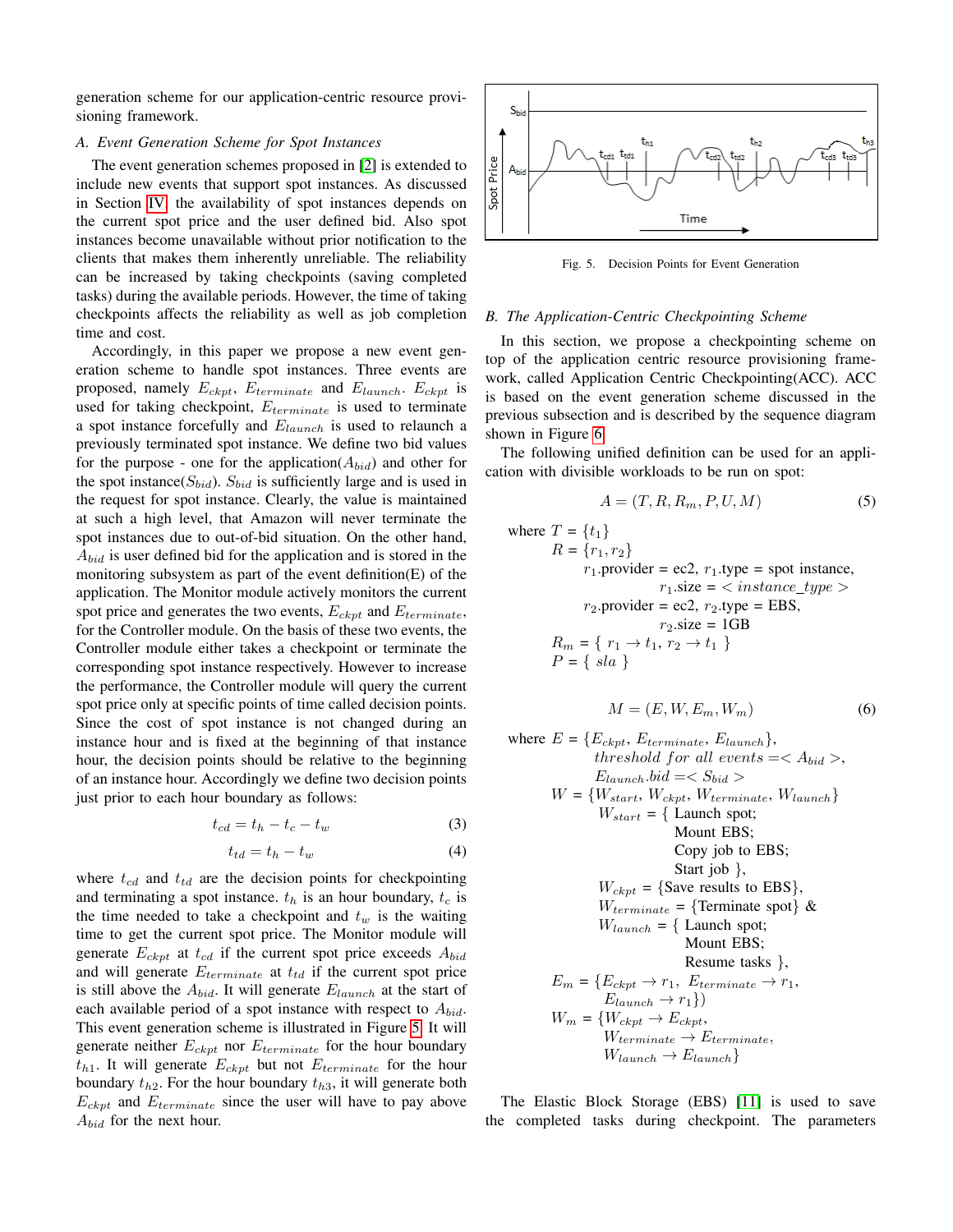*instance\_type*,  $A_{bid}$  and  $S_{bid}$  can be set either manually by the end user or by some optimization or greedy algorithms. The provisioning subsystem (Deployer module) can use the following simple greedy strategy for choosing  $A_{bid}$ and *instance\_type*:

|  |  |                                                                                                                                                                                                                                                                                                                                                                                      |  | <b>Algorithm 1</b> Determine $A_{bid}$ & instance_type |
|--|--|--------------------------------------------------------------------------------------------------------------------------------------------------------------------------------------------------------------------------------------------------------------------------------------------------------------------------------------------------------------------------------------|--|--------------------------------------------------------|
|  |  | $\overline{1}$ $\overline{1}$ $\overline{1}$ $\overline{1}$ $\overline{1}$ $\overline{1}$ $\overline{1}$ $\overline{1}$ $\overline{1}$ $\overline{1}$ $\overline{1}$ $\overline{1}$ $\overline{1}$ $\overline{1}$ $\overline{1}$ $\overline{1}$ $\overline{1}$ $\overline{1}$ $\overline{1}$ $\overline{1}$ $\overline{1}$ $\overline{1}$ $\overline{1}$ $\overline{1}$ $\overline{$ |  |                                                        |

- 1. Retrieve  $S_{info}$  from Amazon EC2. /\*  $S_{info}$  carries availability zone, spot instance type and history of spot price.\*/
- 2. Find the list of instance types that meet the required service level agrement(sla) specified in P.
	- /\* The list is denoted by L.\*/
- 3. Calculate application bid as

$$
A_{bid} = \min C_i, \ \forall i \in L \tag{7}
$$

/\*  $C_i$  is the corresponding on demand instance's cost per hour for the instance type i.\*/

- 4. For each instance type  $i \in L$ 
	- 4.1 Calculate Expected Execution Time (EET) for a job of length 'w' when executed in a spot instance of instance type 'i' with a bid of value  $A_{bid.}$

$$
EET_i = \frac{w\sum_{k=w}^{\infty} f_i(k) + \sum_{k=0}^{w-1} (k+r)f_i(k)}{1 - \sum_{k=0}^{w-1} f_i(k)} \quad (8)
$$

 $\frac{1}{2}$   $f_i(t)$  is the probability density function of the spot instance type i's failure for out-of-bid. The  $f_i(t)$ is calculated from the spot instance type i's history of spot price and  $A_{bid}$ .\*/

5. Choose  $instance\_type = i | EET_i$  is minimum.

After determining the parameters  $A_{bid}$  & instance\_type, the Deployer module starts  $W_{start}$  workflow. The  $W_{start}$ workflow launches a spot instance as per the specification of the resource  $r_1$  and an EBS volume as per the specification of the resource  $r_2$ . The workflow then mounts the EBS volume to the spot instance, copy the job from the application repository to the EBS and starts the job.

Once the application is deployed, EC2 starts charging for the resources. The monitoring subsystem (Monitor module) calculates  $t_{cd}$  and  $t_{td}$  as per Equ. [3](#page-4-1) & [4](#page-4-2) for the current hour boundary. At  $t_{cd}$  the monitor module retrieves the current spot price(P). If P exceeds  $A_{bid}$ , it generates  $E_{ckpt}$  event for the Controller module. On receiving  $E_{ckpt}$  event, the Controller module executes  $W_{ckpt}$  workflow. The  $W_{ckpt}$  workflow just saves the results(the completed tasks) to the EBS volume. The Monitor module also retrieves the current spot price(P) at  $t_{td}$ . If P still exceeds  $A_{bid}$ , it generates  $E_{terminate}$  event for the Controller module. On receiving  $E_{terminate}$  event, the Controller module executes  $W_{terminate}$  workflow. The  $W_{terminate}$  workflow terminates the spot instance forcefully.



<span id="page-5-1"></span>Fig. 6. Application Centric Checkpointing Scheme

The Monitor module repeats the above procedure till P does not exceed  $A_{bid}$  at  $t_{td}$  for all the subsequent hour boundaries.

If the instance is terminated at some  $t_{td}$ , the Monitor module will have to query for the current spot price to determine the next Available period(refer to Fig. [4\)](#page-3-3) at some specific instance of time( $t^*$ ). However, the frequency of making the query is defined by the end user which may affect the job completion time slightly. At the start of the new available duration, the Monitor module generates  $E_{launch}$  event for the Controller module. On receiving  $E_{launch}$  event, the Controller module executes  $W_{lauch}$  workflow. The  $W_{launch}$  workflow launches a new spot instance as specified in  $r_1$ , mount the existing EBS volume to that instance and resume the remaining tasks of the job.

#### VII. IMPLEMENTATION AND EVALUATION

<span id="page-5-0"></span>In this section we analyze and compare our proposed ACC checkpointing scheme with the existing checkpointing schemes. The experiments have been carried out on 64 spot instance types of Amazon EC2 those have also been used in [\[3\]](#page-7-3). The metrics used for this purpose include job completion time, total monetary cost and the product of monetary cost x completion time as the basis for comparison.

#### *A. Simulation Setup*

We have simulated the checkpointing schemes, discussed in section [V](#page-3-1) & [VI,](#page-3-2) using the same data set, parameters, algorithms and assumptions used in [\[3\]](#page-7-3). We have downloaded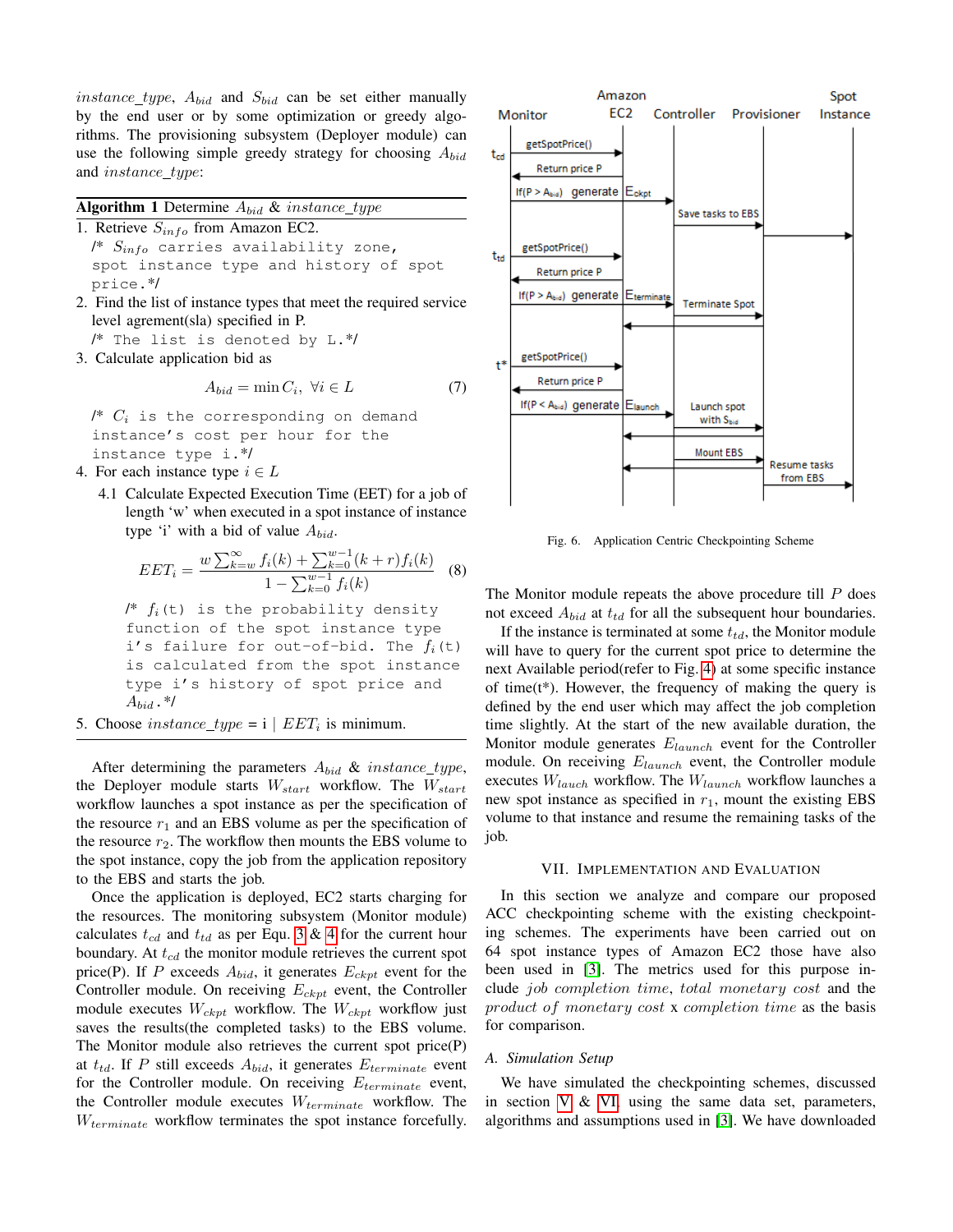the simulator [\[23\]](#page-7-13) and applied the following modifications for our simulation setup:

- Modification is applied to all the checkpointing functions to rectify their [\[3\]](#page-7-3) wrong assumption that Amazon charges each hour by the last price. The modified algorithm charges a spot instance by the cost of it's instance type at the beginning of an instance-hour as specified in the characteristics of Amazon EC2 spot instances.
- A function is added to simulate the ACC checkpointing scheme discussed in Section [VI-B.](#page-4-3)

In this paper we have not simulated the algorithm for determining  $A_{bid}$  and instance\_type. Instead we have simulated the checkpointing schemes on all the 64 instance types under different  $A_{bid}$  values from \$0 to \$2 with a granularity of \$0.001.

### *B. Results and Discussion*

We obtain the simulation result for job completion time, total monetary cost and the product of monetary cost x completion time for all the EC2 instance types. To simplify the discussion, we present the result of a linux based extra large (m1.xlarge) instance type in the eu-west-1 region. We concentrate on the performance of our proposed ACC checkpointing scheme compared to the optimal checkpointing scheme, OPT. We also include NONE, HOUR, EDGE and ADAPT checkpointing schemes in our result for completeness.



<span id="page-6-0"></span>Fig. 7. Total monetary cost of Job completion

Fig [7](#page-6-0) shows the comparison of total monetary cost needed to complete a job of length 500 minutes under different user's bid( $A_{bid}$ ) from \$0.401 to \$0.441. The result shows that ACC reduces the job completion cost significantly over the other realistic checkpointing schemes. However the cost is increased by 5.94% on average(min 0.33%, max 10.30%) compared to OPT scheme. This is because the OPT scheme can execute some fraction of the job free of cost for the partial hours.

In Fig. [8](#page-6-1) we illustrate the comparison of various checkpointing schemes for the metric job completion time. Here we observe that ACC scheme outperforms all the checkpointing schemes including OPT. This is because ACC allows the job to continue even when the current spot price exceeds  $A_{bid}$  (in between a  $t_{td}$  and the corresponding hour boundary ) without



<span id="page-6-1"></span>Fig. 8. Job completion time

affecting the job completion cost. The ACC scheme reduces the job completion time by an average value of 10.77% over the OPT scheme.

We plot the comparative study for the product of monetary cost x completion time in Fig. [9.](#page-6-2) Here also we observe that the ACC scheme reduce this metric by an average value of 5.56% over the OPT scheme.



<span id="page-6-2"></span>Fig. 9. Product of total cost and completion time



<span id="page-6-3"></span>Fig. 10. Product of cost and completion time for different instance types

To gain confidence in our result, we have computed the average values of the above mentioned metrics for different bid values on all the 64 instance types. A sample of 15 difference instance types for the metric product of monetary cost x completion time is shown in